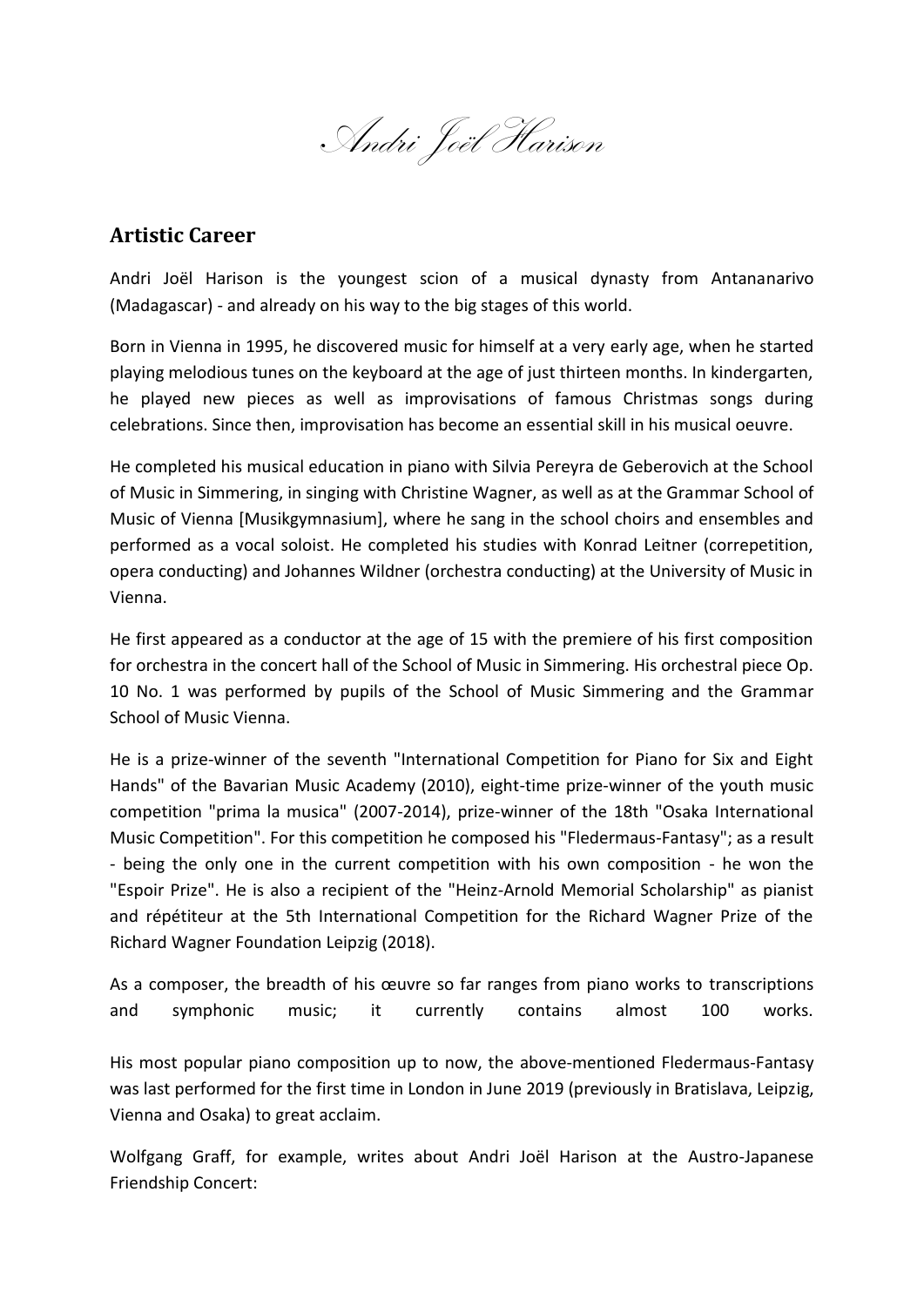"Andri Joël Harison opened the second part of the concert on the piano with Chopin's Polonaise in A flat major, op. 53. The radiant personality of the young musician furthermore enhanced this lucky feeling of the lightness of being. His own composition "Fledermaus-Fantasie" - highly virtuosic and brilliantly written over the melodies of Johann Strauss' operetta - was a great treat for the attending guests." (Austrian-Japanese Gesellschaft "Brücke 2/2018", S.13)

His commissioned composition for the Tyrolean Festspiele Erl "Schlaflied" - a musical setting after a poet by Paul Celan for tenor solo and orchestra - was premiered at the Festspielhaus Erl on 15 July 2019.

So, Isolde Cupak (Online Merker) writes the day after the premiere of the commissioned composition:

"An absolute highlight was the premiere of the evening: Andri Joël Harison composed a "Lullaby" [Schlaflied] after Paul Celan, elegiac and gently reminiscent of orchestral songs by Richard Strauss. Erich Polz on the conductor's stand conjured up great cinema with the eleven-member ensemble, and Lorin Wey's tenor moved the audience to audible expressions of enthusiasm."

[\(https://onlinemerker.com/erl-tiroler-festspiele-festspielhaus-almtrieb-zweiter-tag](https://onlinemerker.com/erl-tiroler-festspiele-festspielhaus-almtrieb-zweiter-tag-der-trilogie-mittag/)[der-trilogie-mittag/\)](https://onlinemerker.com/erl-tiroler-festspiele-festspielhaus-almtrieb-zweiter-tag-der-trilogie-mittag/)

As "Music Ambassador of Vienna", he represented Austria's young musicians at the 65th Chopin Festival in Duszniki-Zdrój (Poland) in 2010. His publications to date include two solo albums and a musicological publication on the contemporary Austrian composer Josef Nejez.

His first CD, "Antologia", shows a wide variety of musical genres from the age of Viennese Classicism to the present day and demonstrates his impartiality in mastering different styles of music. On his second CD "Musician", released by Gramola, he presents works from the Viennese Classical and Romantic periods as well as a new interpretation of the Danube Waltz, the Viennese Bonbons and his own paraphrases on themes from the famous operetta "Die Fledermaus" by Johann Strauss Son.

His repertoire ranges from Viennese and classical music to contemporary works and improvisations as well as his own compositions.

His first book provides a comprehensive orientation to Josef Nejez's avocational musical activity as a composer, arranger and instrumentalist, and gives a chronological biography and thematic overview of the stylistic elements and musical style in Nejez's work. The book not only analyses his "Missa pro vita ascendente" in detail, but also considers its place within the genre history of the mass. This dignified work is not only guided by research interest, but is also intended as a supplement to the introductions to Austrian church music in the second half of the 20th century.